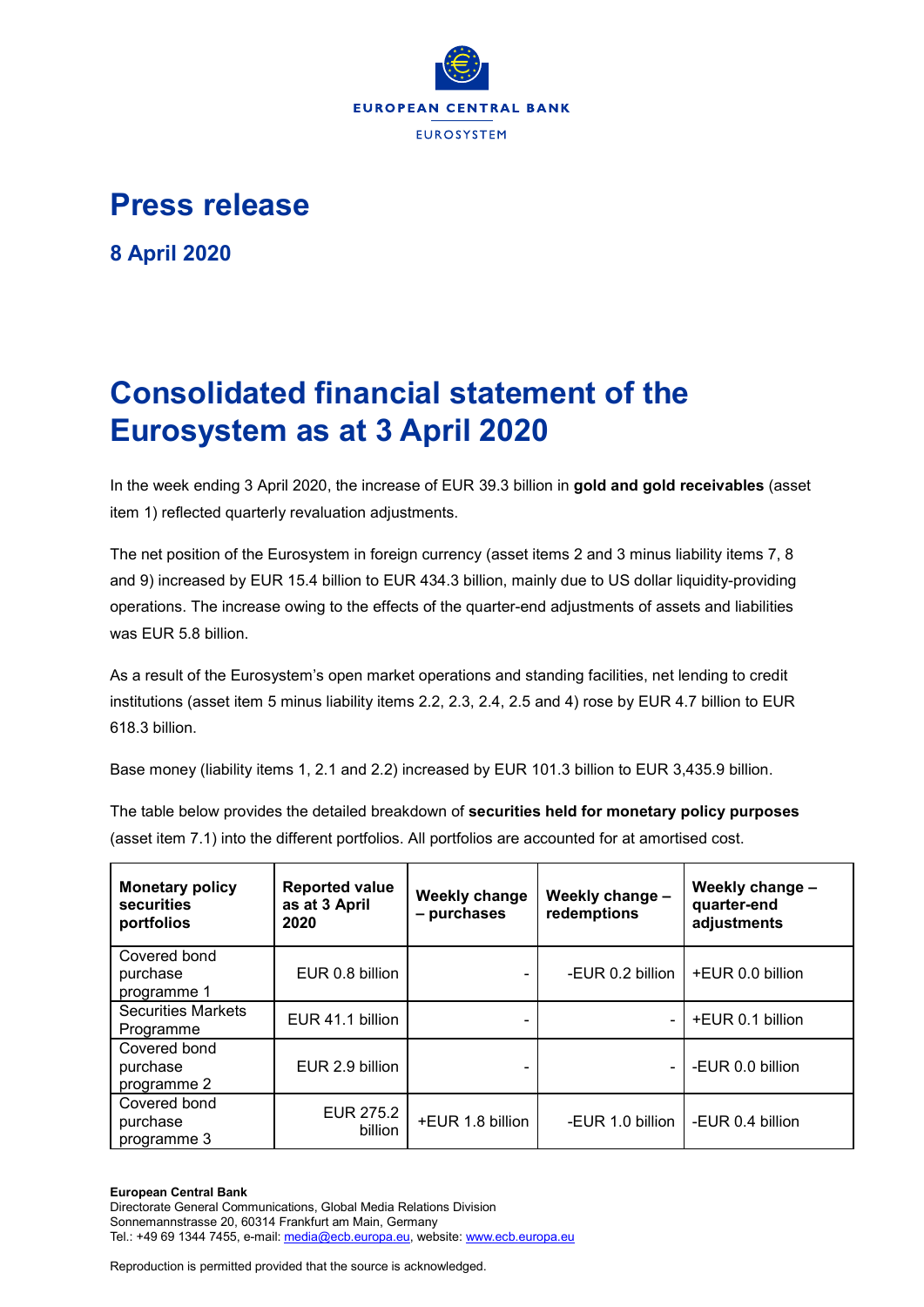| Asset-backed<br>securities purchase<br>programme | EUR 31.7 billion       | +EUR 0.7 billion            |                  | -EUR 0.1 billion   -EUR 0.0 billion |
|--------------------------------------------------|------------------------|-----------------------------|------------------|-------------------------------------|
| Public sector<br>purchase<br>programme           | EUR 2,169.6<br>billion | <b>+EUR 13.2</b><br>billion | -EUR 5.0 billion | -EUR 7.1 billion                    |
| Corporate sector<br>purchase<br>programme        | EUR 203.4<br>billion   | +EUR 2.7 billion            | -EUR 0.5 billion | -EUR 0.3 billion                    |
| Pandemic<br>emergency purchase<br>programme      | EUR 30.2 billion       | <b>+EUR 30.2</b><br>billion | $\blacksquare$   | -EUR 0.0 billion                    |

#### **Quarter-end revaluation of the Eurosystem's assets and liabilities**

In line with the Eurosystem's harmonised accounting rules, gold, foreign exchange and financial instruments (including part of the securities holdings not purchased for monetary policy purposes) are revalued at market rates and prices as at the end of each quarter.

The net impact of the revaluation on each balance sheet item as at 3 April 2020 is shown in the additional column "**Difference compared with last week due to quarter-end adjustments**". The gold price and the principal exchange rates used for the revaluation of balances were as follows:

Gold: EUR 1,467.050 per fine oz.

USD: 1.0956 per EUR

JPY: 118.90 per EUR

CNY: 7.7784 per EUR

Special drawing rights: EUR 1.2461 per SDR

The content and format of the weekly financial statement are set out in Annexes IV to VI of Guideline (EU) 2016/2249 of the European Central Bank of 3 November 2016 on the legal framework for accounting and financial reporting in the European System of Central Banks [\(ECB/2016/34\)](http://www.ecb.europa.eu/ecb/legal/1001/1012/html/index.en.html).

Reproduction is permitted provided that the source is acknowledged.